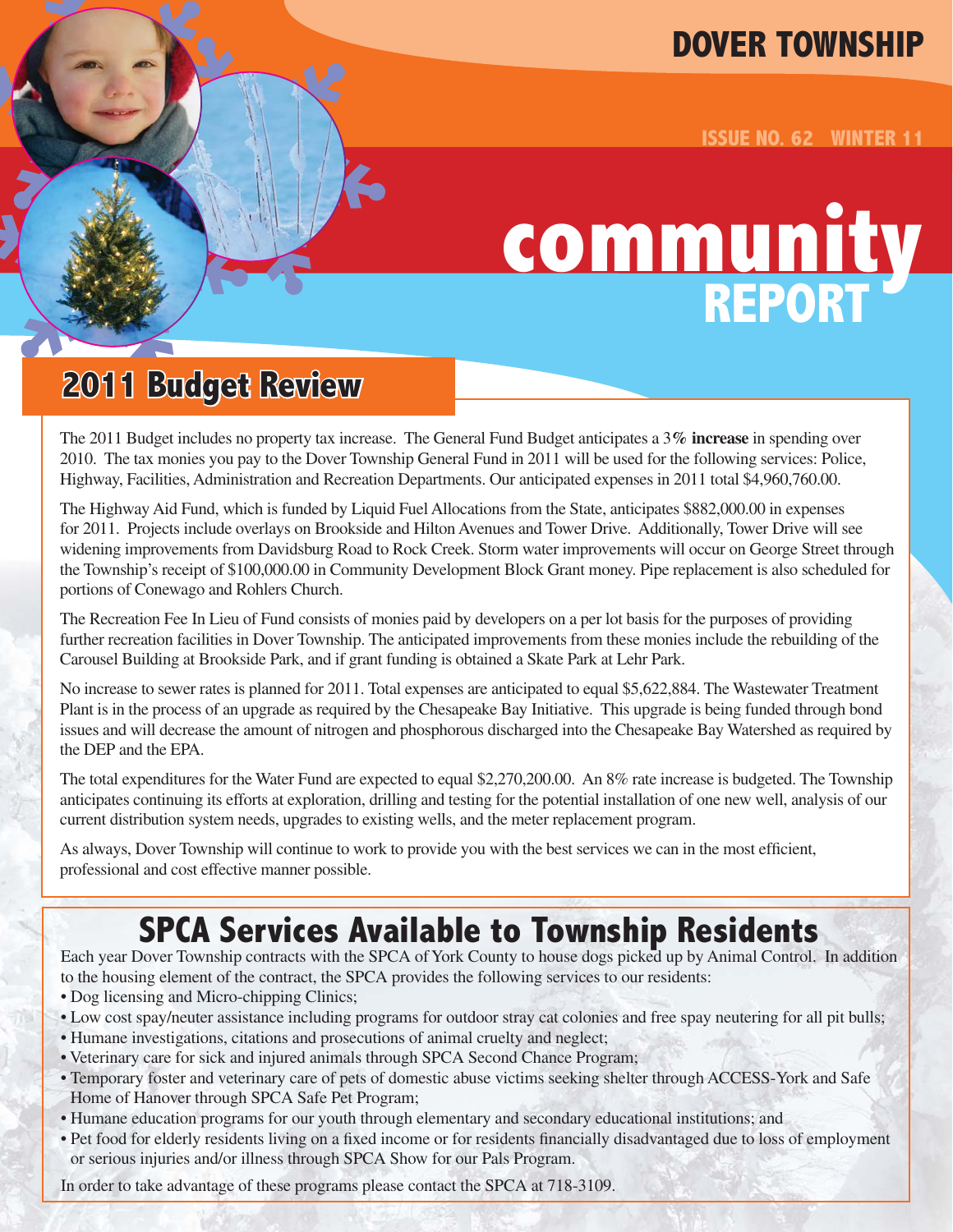## **Snow Emergency Routes:**

Clearview Road (entire length) Old Carlisle Road (entire length) North Salem Church Road (entire length) Park Street (entire length) Schoolhouse Road (N Salem Church to Harmony Grove) Hilton Avenue (entire length) Salmon Run Road (entire length) Poplars Road (entire length) Emig Mill Road (entire length) Fox Run Road (Canal to Cardinal) Baker Road (entire length) Conewago Road (Carlisle to Rohlers Church) Taxville Road (entire length) Rohlers Church Road (Conewago to Bull) Milky Way Road (entire length) Spectrum Road (entire length) Sundial Road (entire length) Rainbow Circle (entire length) Rainbow Circle (entire length) Solar Drive (entire length) Timberlyn Drive (entire length) Timberlyn Drive (entire length) Glen Hollow Drive (entire length) Blue Jay Drive (entire length) Falcon Lane (entire length) Long Meadow Drive (entire length) Sunshine Drive (entire length) Condor Lane (entire length) Weeping Willow Lane (entire length)

#### *NOTE:*

The above roads have been designated as snow emergency routes. No person shall operate a motor vehicle on the designated roads in a manner that may cause the vehicle to become stalled either by not being properly equipped with chains or effective snow tires or running out of gas. The term motor vehicles also include, but are not limited to, snowmobiles, trailers, three-wheeled and four-wheeled vehicles. If a snow emergency is declared, parking on these streets is prohibited until the emergency is declared terminated.

### **SNOW REMOVAL SEASON**



\*If a storm is anticipated, remove vehicles from the roadside shoulders. This allows plows to clear the area the first time through, making return trips unnecessary.

\*Do not shovel snow into the road or have your driveway plowed into the road. This can cause a serious traffic hazard.

\*If possible, wait until the road has been plowed before cleaning out the end of your driveway. There is no practical way to plow the road without depositing snow into your driveway.

\*Plow operators are urged to take precautions to avoid hitting mailbox posts. Experience has shown that reduced visibility during a storm makes it difficult for a driver to see a post in time to avoid striking it or pushing it over with plowed snow. Any installation within the right-of-way, including a mailbox is placed there at the owner's risk.

\*Do not be misled by trucks running with their plows raised. They may be returning for fuel or they may be headed to another area. The municipality may not be responsible for all roads in the area. Some roads may be maintained by the state, some by the county, and some roads may be private (as in developments where roads have not yet been dedicated)

**Just a reminder with a snow fall of 4 – 6 inches, it takes approximately 15 HOURS to plow all the township roads at least once.**

## **DRIVE SAFE**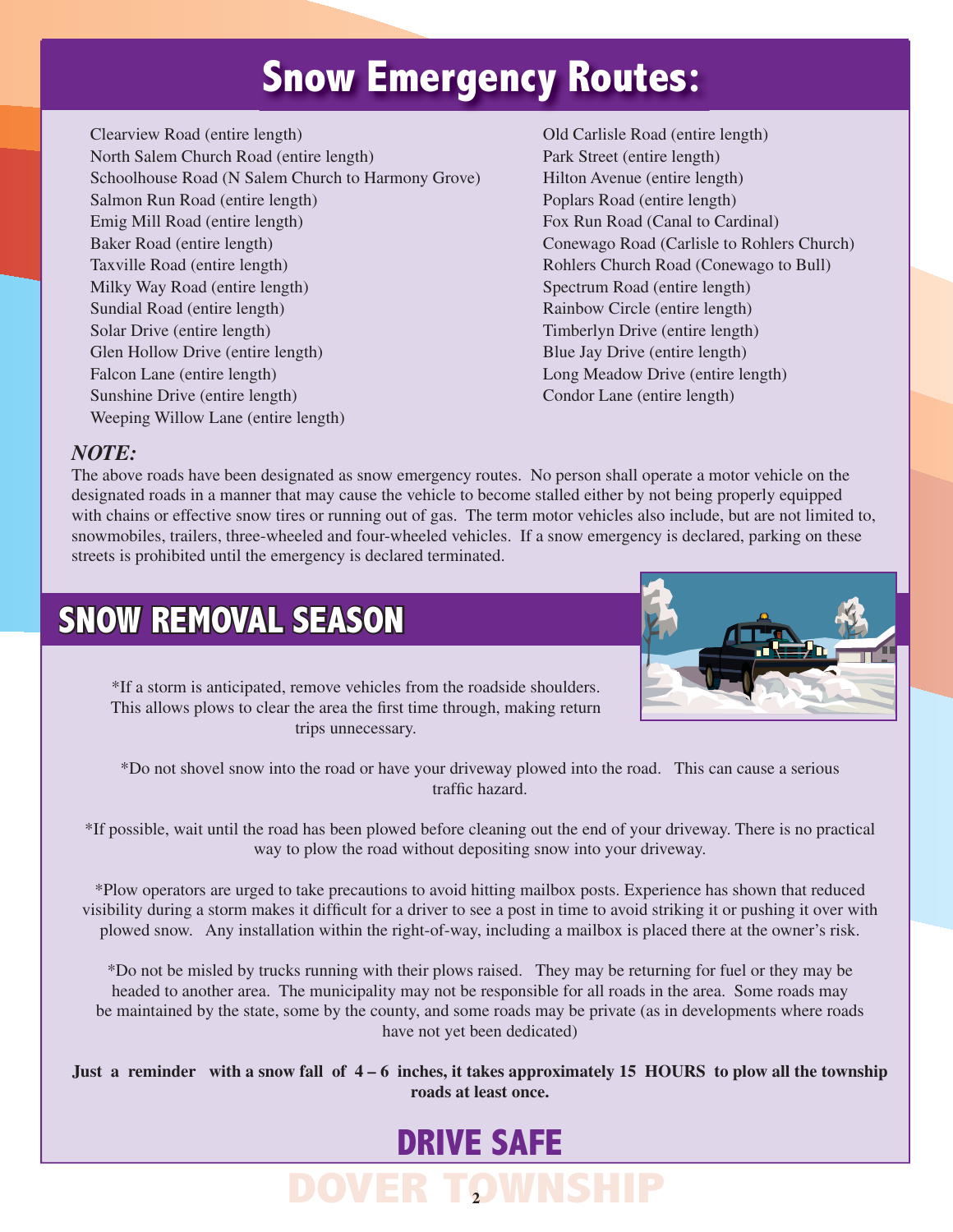### **Township Newsletter Announcement…………**

700 Davidsburg Road, Dover, PA. We are<br>ding activities and services for adults 60 a Heritage Senior Center is located at 3700 Davidsburg Road, Dover, PA . We are open Mon-Fri from 8am to 3pm. We are a non-profit organization providing activities and services for adults 60 and over in the Dover community.

#### *What We Do…*

Heritage provides a variety of activities and services in order to better serve the 60 and over adults in our community that include: a nutritious hot meal at noon (Mon-Fri), Medicare education, Tax, LIHEAP and PACE assistance, Meals-On-Wheels, Health Screenings, Produce Vouchers and Referral Services.

Heritage also provides a wide range of activities including:

Health and Nutrition Education Strong Bodies Exercise Program Wii Bowling/Games Bingo Cards/Games/Dominos Bible Study Day/Overnight Trips Special Events/Celebrations Guest Speakers Computer Lab/Classes Zumba Gold



#### *Volunteer Opportunities…*

If you have skills to help us with any of the following, we would love to personally speak with you regarding our volunteer opportunities. Please call 292-7471 and ask for Emma or Gloria:

Meals on Wheels Drivers

Help to Serve our Noon Meal

Help with Special Events/Programs (on-call)

Since September 2010, our "Needles for a Cause" group of knitters/crocheters have completed 118 chemo caps, 27 lap blankets and 6 shawls. These items are donated to American Cancer Society in York, who in turn distributes the items to individuals undergoing cancer treatment. We are currently accepting donations of 4-ply, worsted yarn for these projects.

#### **Dover Area Ambulance Update**

Dover Ambulance responded to 2000 calls this year. That is approximately 6 calls a day, we have two paid crews on daily and the ability to get three ambulances on the street during the day. Dover Ambulance is a nonprofit organization. We are not supported by tax dollars. We are not associated with any of the Fire Departments. We survive on the donations and subscriptions and billing for our services. We have made substantial cuts the past few years, but medicare will cut what the ambulances get paid to take patients over 65 to the hospital again this year. These cuts will greatly affect us, and your continued support is needed.



Our Emergency Medical Technicians in down time enjoy doing public service with Blood Pressure checks, standbys, educational classes such as CPR and many other public service events daily that you might see the ambulances at around the area, when we are not out on emergency calls.

Winter is fast approaching and weather conditions will be less than favorable soon. Please remember to keep sidewalks and driveways open so emergencies can be handled quickly in a time of need.

Have a Happy New Year!

## **DOVER TOWNS**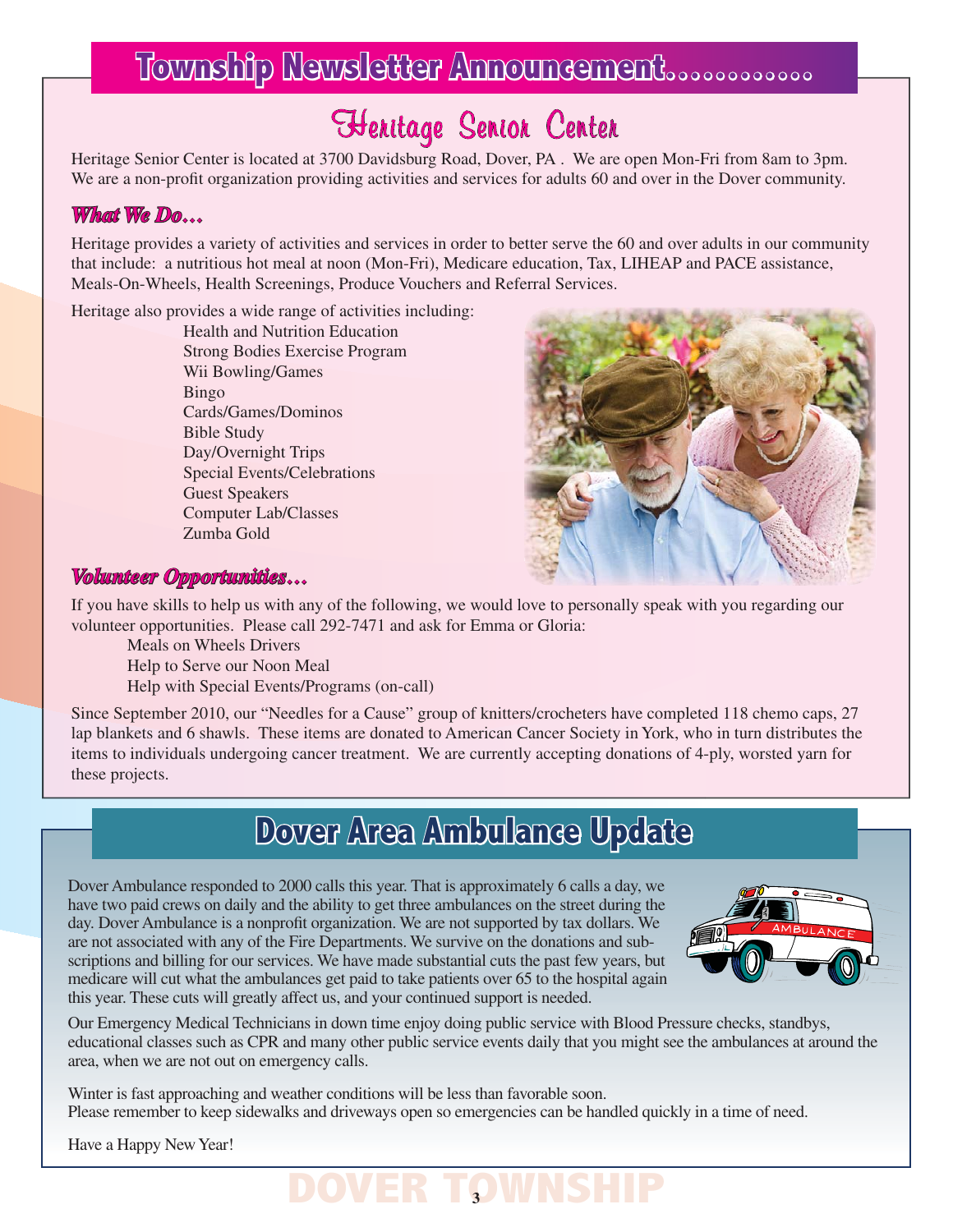## **WATER AND SEWER PAYMENTS**

Dover Township offers several methods to make payments on your water and sewer account via check, money order, credit card and cash. **CREDIT CARD ON LINE ONLY**.

1. Mail your payment to: Dover Township

2480 W. Canal Rd. Dover, PA 17315

 Make sure to include your account number if you are not able to provide your payment stub. We do not recommend mailing cash.

- 2. Pay in person. Our office is open Monday through Friday 8:00 am to 4:30 pm excluding major holidays.
- 3. Use our drop box conveniently located between the main outer door and the lobby door on the left side wall upon entering. Again, make sure to provide your account number if you do not have a payment stub. We prefer that you do not put cash in the drop box.
- 4. On line bill pay available through our website **only** www.dovertownship.org. A convenience fee will be charged since this service is provided through a secure third party credit card payment server. Make sure you have your account number to make the transaction. You may opt out once you see the convenience fee if you chose to do so prior to completing the transaction.
- 5. Susquehanna Bank accepts our payments at their locations.
- 6. If you chose to pay through your on line banking institution bill pay option, please make sure that you are providing the correct account number, since the bank is unable to provide a payment stub.

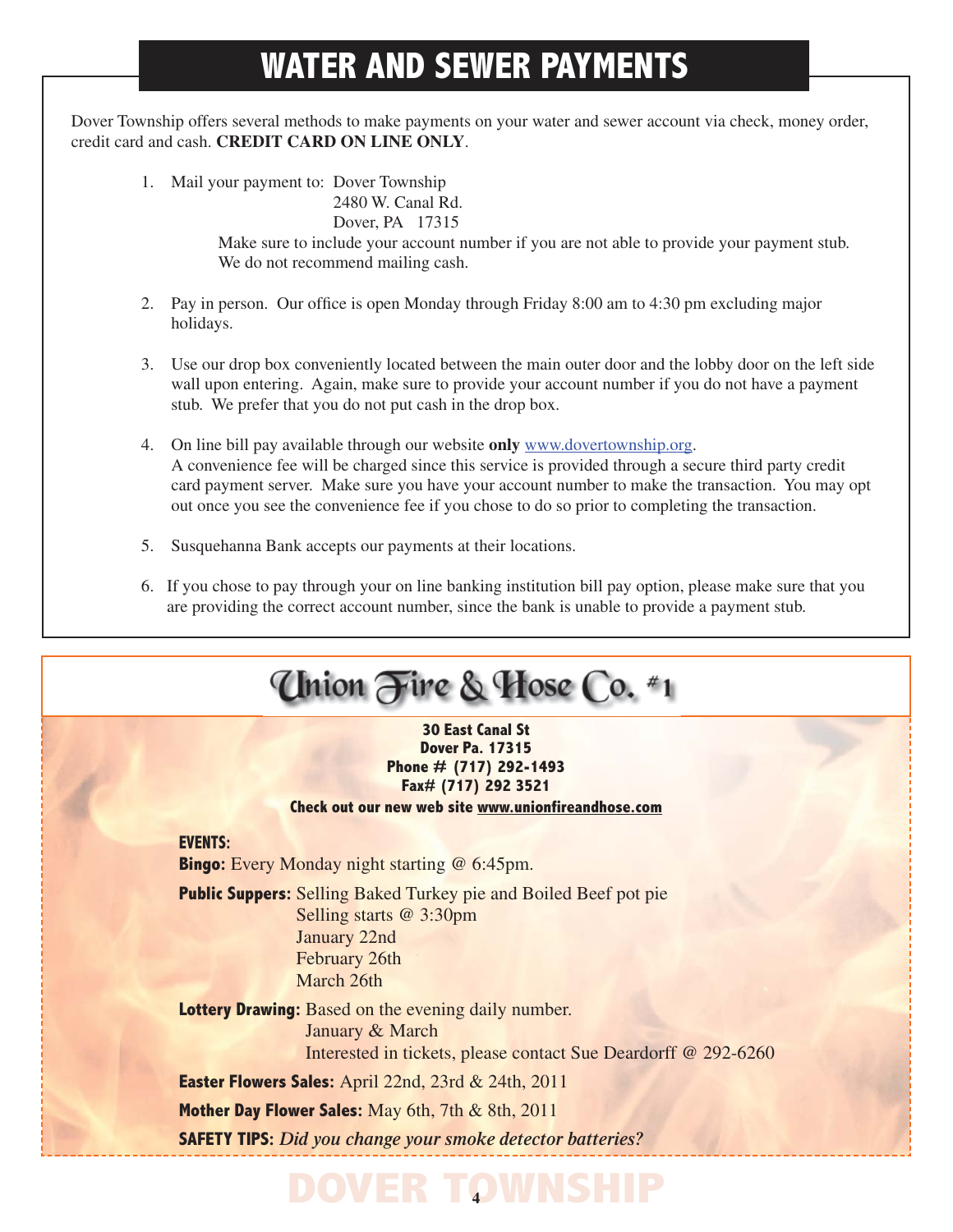## **Pending Anti-Township Legislation**

Senate Bill 1357 and House Bill 2431 threaten to change the way Pennsylvania's local government operates. If passed the legislation could lead to forced municipal mergers or county oversight of all municipal operations including roads, land use, zoning, sanitation, health and safety, and law enforcement. This would be a dramatic change for all Pennsylvanians as the local aspect of municipal operations would be replaced with a larger bureaucracy to forward their requests and complaints to. Recently, the Dover Township Board of Supervisors, along with approximately 800 Townships state-wide, passed resolutions urging Pennsylvania State Legislators to oppose this legislation. Forced merger of municipalities is not the way to make local government more efficient. Intergovernmental cooperation should occur whenever and wherever it makes economic sense for the communities involved. In fact, here in Dover Township, working with our neighbors is a common place practice that has been instituted to the financial benefit of our residents at every opportunity. The following is a representative sample of the ways your local municipality has worked with neighboring municipalities and the state of Pennsylvania to provide the best services possible in an efficient manner:

Northern Regional Police Department Workers Compensation Pool Dover Township Regional Wastewater Treatment Plant Bidding for Line painting Medical, Dental, Vision and Prescription Cooperative Cable Franchise Negotiations Consortium Bulk Energy Purchasing Hosting Hosting of Employees Training Sessions

**Cooperative Efforts with Dover Borough include:**

Bulk sale of Water Joint Comprehensive Planning Recreational Programming to Borough residents at reduced costs Street Sweeping Use of the Municipal Brush Facility Joint Paving and Materials Bidding with the Borough and Dover Area School District

#### **Cooperative Purchasing with other levels of government:**

Purchasing of gasoline and diesel fuels through county contracts State Contract purchasing for items like vehicles, equipment, office supplies, furniture, road salt, paper and cleaning products.

## **TAX COLLECTOR HAS MOVED!!!!**

As of August 1,2010 the Dover Township Tax Collector's Office has moved. The new address is 3700-6 Davidsburg Road which is in the Community Building. The office hours will stay the same as well as the phone number/fax number:

> Monday and Wednesday Noon – 5 PM Tuesday and Thursday 9 AM – 5 PM Friday Closed

The phone number/fax number is 292-4046. Credit Cards/Debit Cards are no longer accepted due to inaccessibility to the Internet.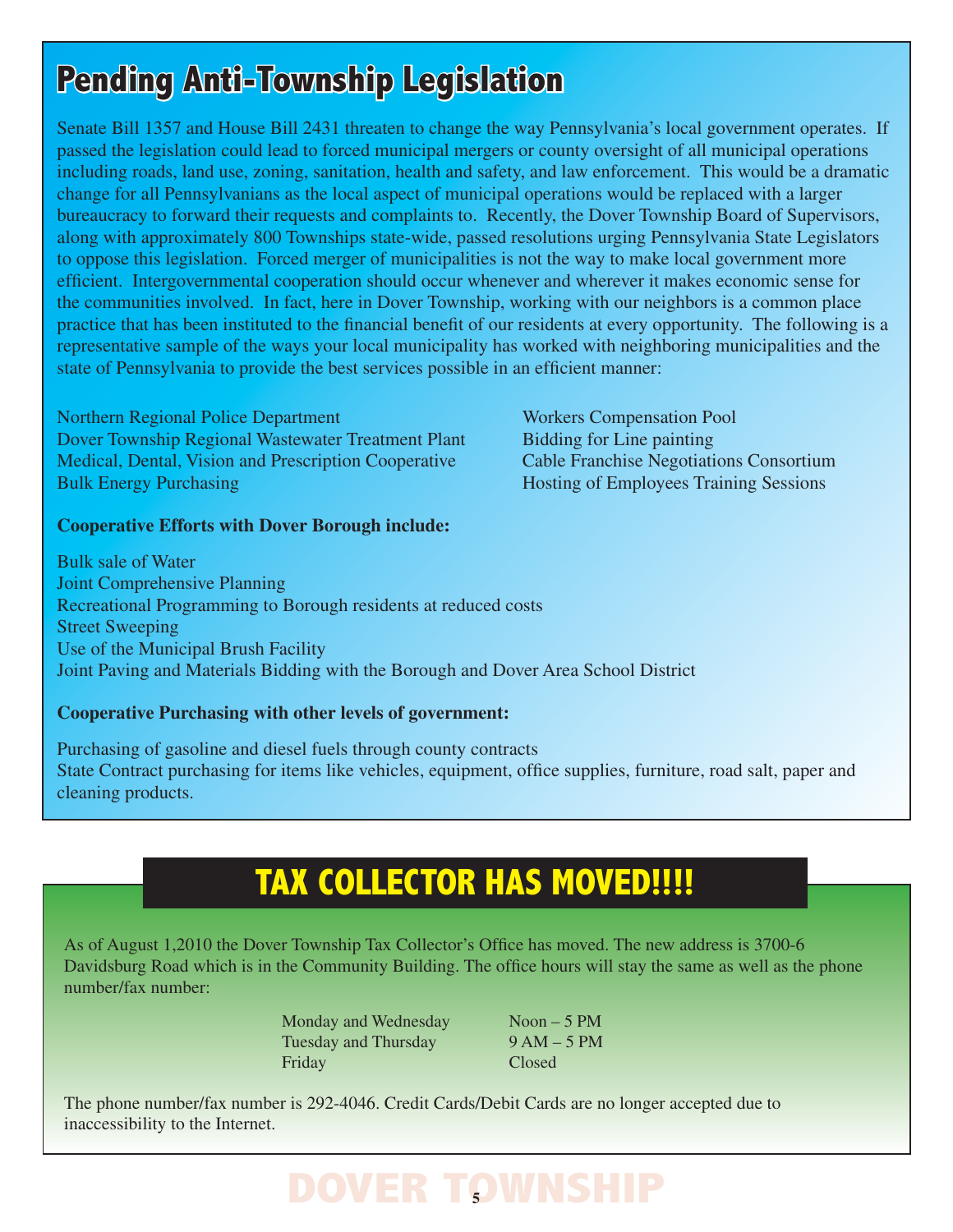

## **RECYCLING CORNER**



## **INFORMATION ON NEW RECYCLING REQUIREMENTS FOR ALL DOVER TOWNSHIP RESIDENTS**

Please be aware that the Dover Township Board of Supervisors has passed resolution 2008- 19, which has designated new recyclable materials to be recycled by all residents. Recycling is mandated by the Department of Environmental Protection for Dover Township due to our population and density. Individuals who do not recycle as required are actually in violation of state law and Township ordinances. Fines can be issued for this violation.

Recycling benefits our residents in several ways. The most obvious of these is protection of our natural resources through reduced use of the landfill and incinerator by lessening of materials placed in bags and cans on trash day. Another way and the one that is probably most important to all taxpayers in Dover Township is that we receive recycling grant monies from the state for every ton of recyclables you place curbside. These grant monies are essential to help fund the curbside brush and leaf collection that Dover Township employees perform in the spring and fall.

Dover Township has recently seen a significant reduction in these monies, even though our population has increased in the last few years. This means our residents do not recycle as they need to. This communication is being sent to encourage you to do your part on trash day to help increase our revenues from the state. Without your assistance, the Township will likely need to increase taxes to fund brush and leaf collection.

The following is the new list of recyclables which **MUST** be recycled:

- 1. Aluminum food and beverage containers with food debris removed.
- 2. Glass food and beverage containers with lids and food debris removed: Clear, Brown and Green.
- 3. Natural and pigmented plastic narrow-neck containers with symbols 1, 2, 3, 4, 5, 6, 7 (milk bottles, water bottles, detergent bottles, shampoo bottles, bleach bottles, etc.). Lids and food debris removed.
- 4. Ferrous (iron, steel, tin) with food debris removed.
- 5. Newsprint black and white or pigmented.
- 6. Printer paper, computer paper, copy paper.
- 7. Junk mail.
- 8. Magazine and catalogs.
- 9. Corrugated cardboard cut down small enough to fit into the bin/toter.
- 10. Phone books.

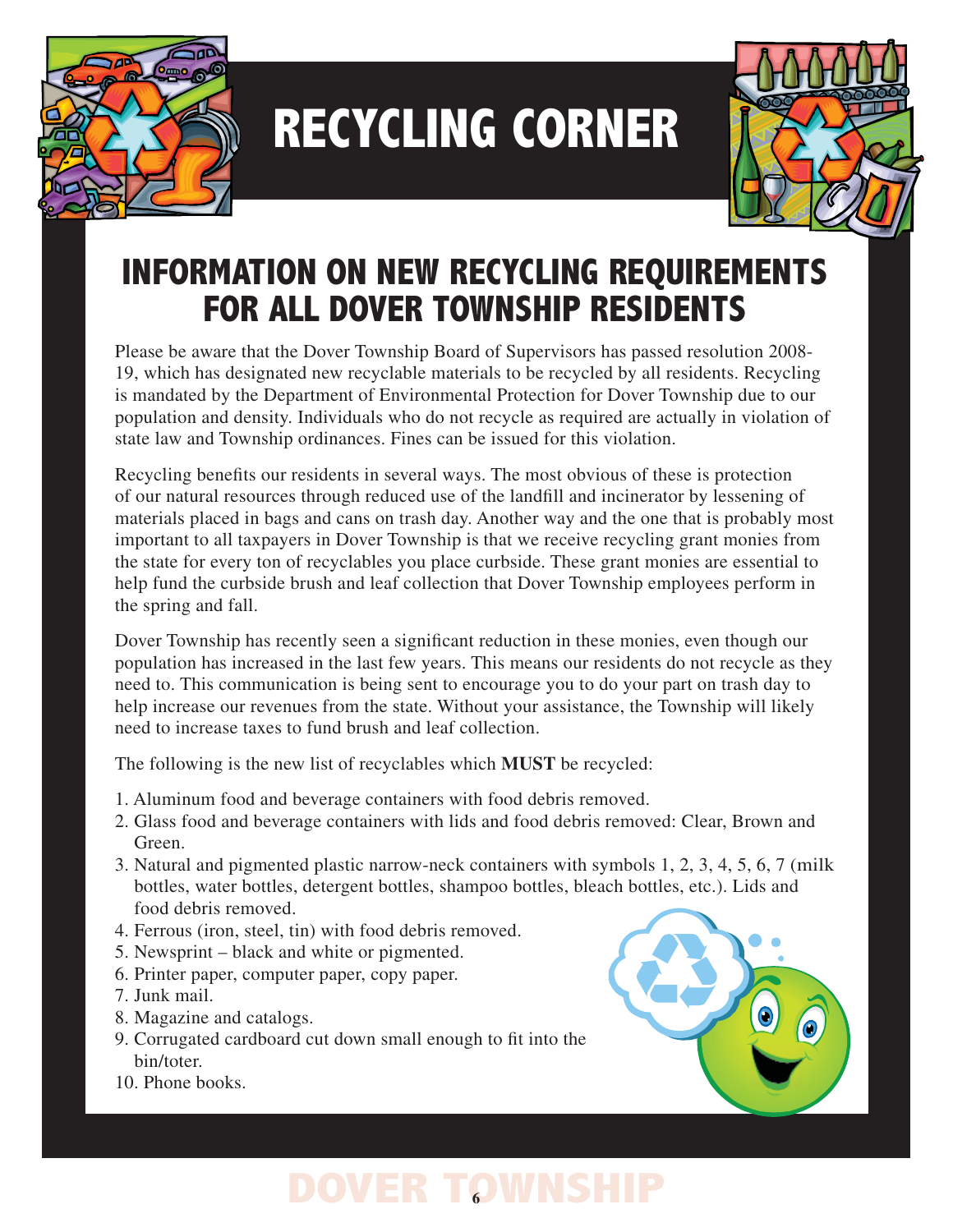## **Dover Area Community Library**

#### **SPECIAL EVENT**

#### **2011 DOVER AREA COMMUNITY LIBRARY 717-292-6814 www.yorklibraries.org/dover**

**SPECIAL EVENT Bi-lingual Story Session:** Join Senorita Jasmine as she shares a few favorite stories in both English and Spanish. Learn a few rhymes and have some fun! This may be just the intro to get you started learning Spanish! This is an all-age family event. No sign-up needed.

**THURSDAY, JANUARY 6 10:15 AM**

#### **Starting January 11 and 13:**

**BABY TIME: Sessions are geared for parent and child from birth to 2 years of age.** *Tuesdays at 11 am OR Thursdays at 10 am*

**TODDLER TIME: Sessions are geared for 2 and 3 year old children and an adult.** *Tuesdays at 10 am OR Thursdays at 11 am*

**PRESCHOOL STORYTIME: Sessions are geared for children ages 4, 5 and 6.** *Tuesdays OR Thursdays at 1 pm*

PLUS MONDAY EVENING STORIES AT 7 PM & 2<sup>ND</sup> SATURDAY TALES FOR TAILS PROGRAM!. **See program sheet for full listings and more details!**

### **DOVER LIBRARY RIGHT ON THE MONEY!**



*Talking Dollars and Sense with Parents and Kids.*

Enjoy some family fun and help your children learn about money at the same time! This **free four session program** uses story books to introduce concepts like planning, spending, saving, and borrowing to **children ages 5 – 7**. Plus, it gives you the

tools as parents to positively influence your kids future money management skills. Dinner provided at all programs. **Class size is limited, so be sure to pre-register: visit the library or call 717-292-6814.**



#### **WEDNESDAYS, MARCH 16, 23, 30 & APRIL 6 6-7:30 PM**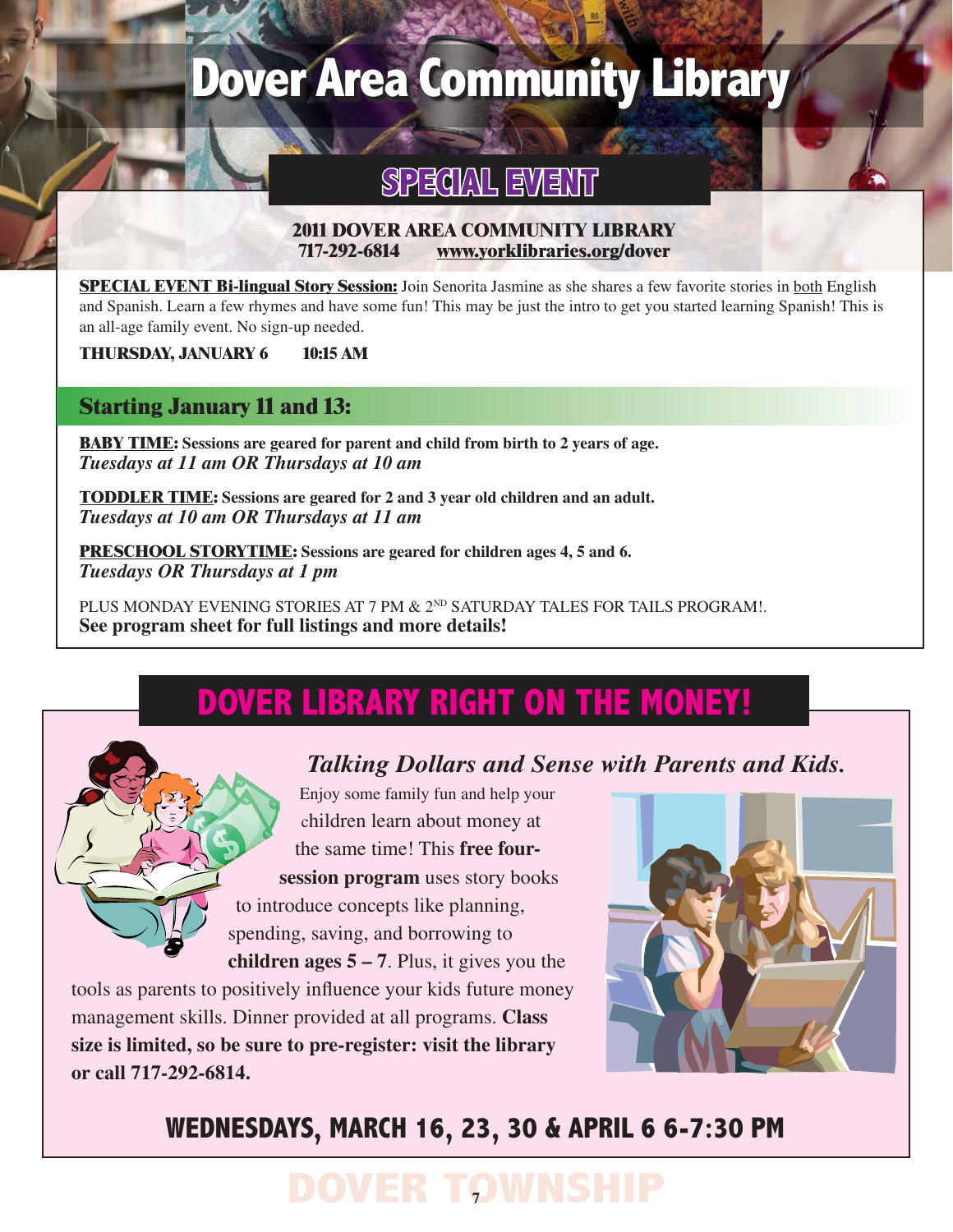### **Water Conservation (Every Drop Counts)**

Each member of a family or household will use somewhere between 50 to 80 gallons per day depending on the use of water conservation devices and water conservation practices. Some individuals will use over 80 gallons per day. You may not think that 80 gallons of water per day is a lot of water until you realize it is the equivalent to one person consuming 1,280 (8 oz) glasses in one day. So it makes sense from a financial perspective (lower water bills) and to help protect the environment to practice water conservation. Here are just a few easy ways to practice water conservation:

- **Cook Smart.** Peel and clean vegetables in a bowl of water instead of under running water.
- **Slow the Flow.** Install a slow-flow faucet to reduce water consumption up to 50 percent.
- **Shorten Showers.** Take short showers instead of baths, and consider using a shower timer. To make it fun for kids, turn it into a game to see who can get the most "sqeaky clean" in under three minutes!
- **Test Your Tank.** Add 12 drops of food coloring to your toilet tank and wait an hour. Look to see if any color seeped from the tank into the toilet bowl. If so, you may have a leak.
- Let It Grow. Raise your lawnmower blade to at least three inches; taller grass holds soil moisture better.
- **Sweep Up.** Clean the driveway and sidewalk with a broom instead of a hose to save gallons of water.
- **Speak Up.** When you see an open water faucet, errant sprinkler or broken pipe, tell the property owner. He or she will appreciate it.
- **Look for Leaks.** Read your water meter before and after a two-hour period when no water is used. If it doesn't read exactly the same, you have a leak.
- **Tap Out.** Instead of letting the tap run until water gets cold, keep a pitcher of drinking water in the refrigerator, and use it to refill certified reusable water bottles instead of opting for single-use plastic ones.
- **Tap In.** Place a bucket in your shower to capture the water that runs while you're waiting for it to get hot. Use the water to water plants.
- Watch for WaterSense. When you shop for plumbing fixtures, look for the Environmental Protection Agency's WaterSense label, which means they meet strict criteria for efficiency and performance.
- **Go to the carwash.** Water in most car washes is reclaimed (re-used) so the total amount of freshwater used is reduced.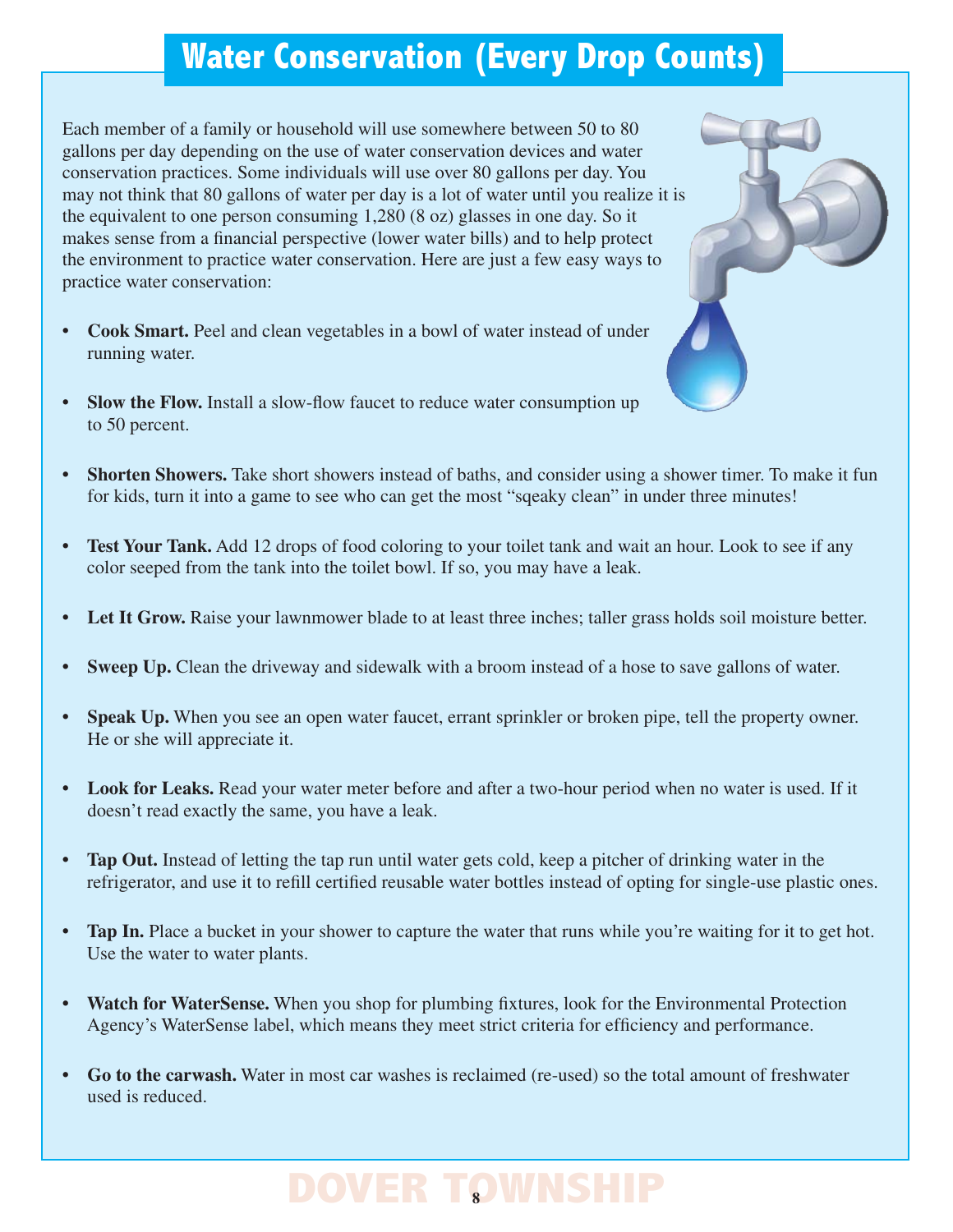## **Dover Area Recreation Programs**

**For more information or to reserve a park,** call Dover Township Office at 292-3634 (ask for Kristal)

## *Over 30 Basketball*

This is a great opportunity for young men over 30 years of age to get some exercise during the winter months and also enjoy some pick up basketball! Any questions,

please call the Township at 292-3634.

January  $18<sup>th</sup> - April 19<sup>th</sup>$ Tuesday Evenings 7 – 9 PM \$1.00 per night North Salem Elem. School Gym

**\*\*\*\*\*\*\*\*\*\*\*\***\*

#### **Recreation Event Volunteer Committee**

Dover Recreation is looking for members of the Dover community to be a part of the Recreation Event Volunteer Committee. We will meet quarterly to discuss upcoming events and volunteer opportunities at Recreation Events like Halloween in the Park, Christmas in the Park, Family Fun Fest, and Ground Hog Day Spaghetti Dinner. If you are a part of a Dover organization, we would love for you to be a spokesperson for that organization at the Event Committee. If you are interested in joining, please contact Kristal at 717-292-3634 or email her at knarkiewicz@dovertownship.org. If you do not want to join the committee but are interested in volunteering for events, please just let Kristal know! We are always looking for help.

## **EASTER EGG HUNT — SATURDAY, APRIL 16, <sup>2011</sup>**

#### **Lehr Park- 3700 Davidsburg Rd.**

Ages  $0-2$  will hunt on field 1 at  $10:00$  am Ages  $3-4$  will hunt on field  $2$  at  $10:05$  am Ages  $5-6$  will hunt on field  $3$  at  $10:10$  am Ages 7-9 will hunt on field 4 at 10:15 am

\*\* Refreshments will be served. Please bring your own Easter Basket to collect your eggs.

*10<sup>th</sup> Anniversary of Dover Township Ground Hog Day!! DOVER DOUG RETURNS!* GROUND HOG DAY

## Wednesday, FEB 2<sup>ND</sup> 2011

#### **Schedule of events:**

#### **PROGNOSTICATION**

• 7 AM –at the Log House (Dover Community Park 2481 W. Canal Rd)



- FREE coffee and hot chocolate
- Receive a ticket for a FREE Spaghetti Dinner

#### **ALL YOU CAN EAT SPAGHETTI DINNER**

- $4 7 PM$ Dover Community Building (3700 Davidsburg Road)
- Advance ticket cost: Adult .....................................\$5.00 12 – 3 yrs old ........................\$3.00
- 2- under ...................................Free • Tickets at Door:
- Adult ...................................\$10.00
- 12 3 yrs old ........................\$6.00
- 2 under .................................Free

#### WILL IT BE A LATE WINTER OR AN EARLY SPRING? **DOVER DOUG KNOWS!!!!**

## **Donate Old Christmas Lights or Decorations**

Do you have any older Christmas lights or decorations that you would like to donate to Dover Recreation for Christmas in the Park? We are looking for



working icicle lights, rope lights, inflatable decorations or any decorations you would like to donate. Please bring them to the Township building at 2480 W. Canal Rd. Any questions please call Kristal at 292-3634.

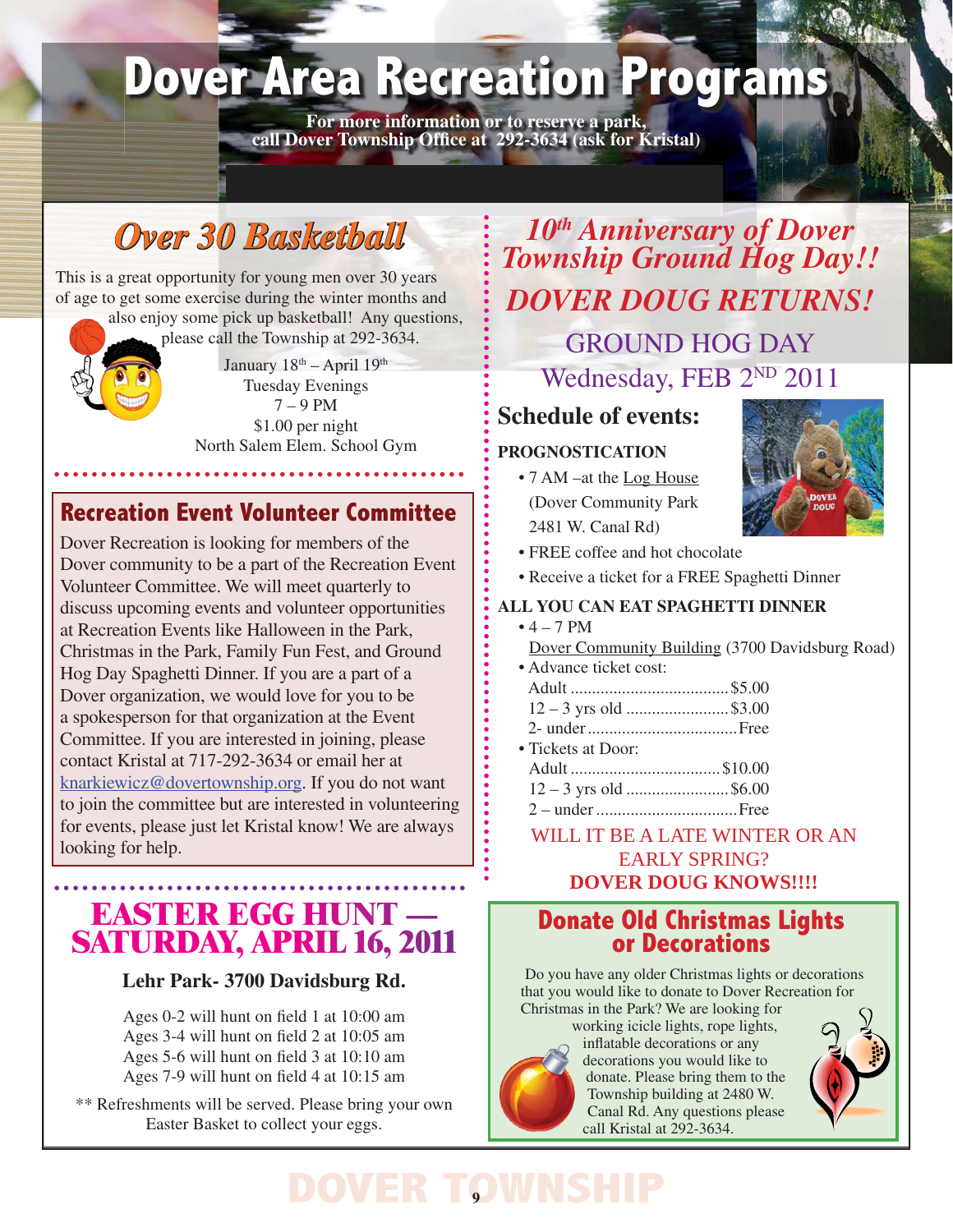#### *Recreation Programs*

#### *ZUMBA Toning*

When: Wednesday's (Session 1 January 5, 2011- March 23, 2011) (Session 2 March 30, 2011- June 15, 2011)

Time: 7 pm- 7:45 pm Where: Community Building

3700 Davidsburg Rd Cost: 1 Class a week (12 classes) 12 weeks- \$45 resident/ \$50 non-resident



#### **Saturday Morning YOGA**

Saturday Mornings 8:30 to 9:30 AM

At the Dover Township Building 2480 W. Canal Road



### **YOGA**

Tuesday & Thursday **Gentle YOGA: Intermediate YOGA:** 5:30 to 6:30 PM 6:45 to 7:45 PM

Class held at the Dover Township Building.

#### **Morning- Keep it Fit!**

If you are a "ZOOMER"… Active Boomer… This class is for you! We begin with a warm-up to get the blood flow going... then we strengthen the cardio system with low and no-impact floor aerobics. A choreographed cool down is then followed by toning and strengthening the muscles and core with weights, bands, balance balls and more. A final stretch gets us ready for the day!! Bring your own weights and floor mat. We do have a few weights if you forget. The first class is FREE!! Give "Keep It Fit" a try!!

**Cost** - Punch cards:

1 Class a week (12 classes) for 3 months- \$30 resident/ \$35 non-resident 2 Classes a week (16 classes) for 2 months- \$40 resident / \$45 non-resident **Class** – Mon & Wed 9:45 – 11 AM

To register for any programs, please stop by the Dover Township offices between the hours of 8am – 4:30pm, located at 2480 W. Canal Rd. Any questions about any programs can be directed to Kristal Narkiewicz at 292-3634 or visit our website at www.stadiumroar.com/dovertownshiprecreationdepartment

#### **Bus Trips for 2011**

**Washington DC Cherry Blossom April 9, 2011** \$30 Resident \$33 Non resident

**New York City June 11, 2011** \$35 resident \$40 non-resident **December 17, 2011** \$35 resident \$40 non-resident

**Family Trip- DelGrosso's Amusement Park Tipton, PA August 13, 2011** \*\*Price includes bus ride and admission ticket to Water Park and Amusement Park Rides\*\* \$37 Resident \$40 Non-resident

> **Ocean City MD- SunFest September 24, 2011** \$30 resident \$35 Non-resident

Please call Kristal for more information at 292-3634. You need to fill out a registration form and bring payment to Dover Township Building to be registered for the bus trips.

#### **Hershey Track & Field Games®**

Join our outdoor elementary level track meet where children have fun and are introduced to physical fitness through basic track and field events such as running, jumping and throwing. Youth ages 9-14 are welcome to participate. All interested persons must pre-register by completing a *Hershey Track & Field Games* Official



Local Entry Form and provide a copy of their birth certificate. Forms are available at the Dover Township Building starting February 1st. Participants may sign-up for a maximum of three events. Equipment is provided; only exception-must bring own baton for relay races. Youth must wear sneakers and athletic gear; no spikes or jewelry allowed. Please check the Dover Township website for more information or call Kristal at 292-3634.

*Date: Friday, May 6*

*Time: 6 p.m. start time (participants please report to your first event at 5:45 p.m.)*

*Location: Dover Area High School track*

*FREE; Must pre-register by April 15. Will not take any registration the day of the event.*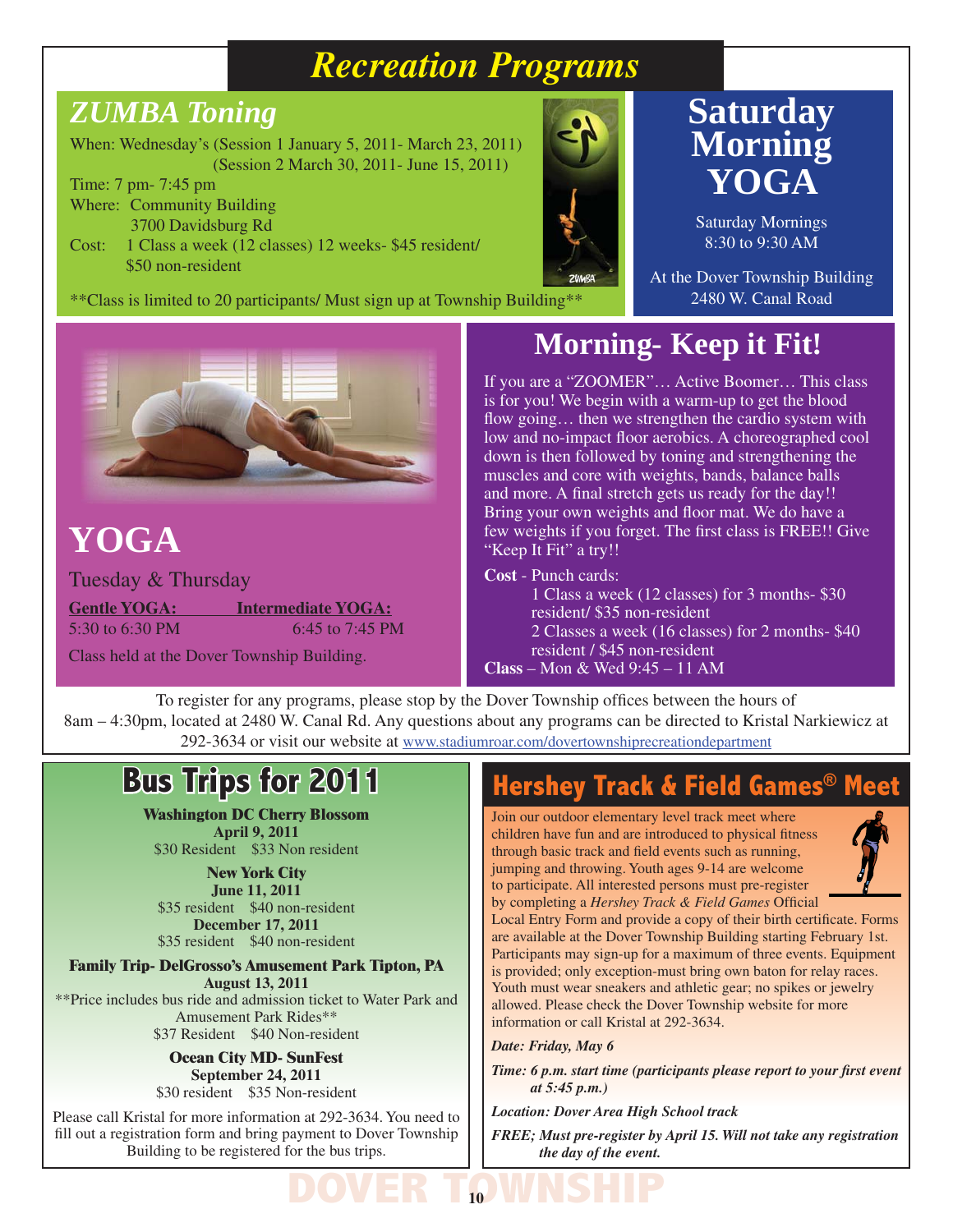### **Winter Fires—Safety Tips for the Home**

#### **WINTER FIRE SAFETY TIPS FOR THE HOME**

The high cost of home heating fuels and utilities have caused many Americans to search for alternate sources of home heating. The use of wood burning stoves is growing and space heaters are selling rapidly, or coming out of storage. Fireplaces are burning wood and man made logs.

All these methods of heating may be acceptable. They are, however, a major contributing factor in residential fires. Many of these fires can be prevented. The following fire safety tips can help you maintain a fire safe home this winter.

#### **KEROSENE HEATERS**

- Be sure your heater is in good working condition. Inspect exhaust parts for carbon buildup. Be sure the heater has an emergency shut off in case the heater is tipped over .
- Never use fuel burning appliances without proper room venting. Burning fuel (coal or kerosene or propane, for example) can produce deadly fumes.
- Use ONLY the fuel recommended by the heater manufacturer. **NEVER introduce a fuel into a unit not designed for that type fuel.**
- Keep kerosene, or other flammable liquids stored in approved metal containers, in well ventilated storage areas, outside of the house .
- **NEVER** fill the heater while it is operating or hot. When refueling an oil or kerosene unit, avoid overfilling. **DO NOT** use cold fuel for it may expand in the tank as it warms up .
- Refueling should be done outside of the home (or outdoors).
- Keep young children away from space heaters–Especially when they are wearing night gowns or other loose clothing that can be easily ignited.
- When using a fuel burning appliance in the bedroom, be sure there is proper ventilation to prevent a buildup of carbon monoxide.

#### **WOOD STOVES AND FIREPLACES**

Wood stoves and fireplaces are becoming a very common heat source in homes. Careful attention to safety can minimize their fire hazard.

#### **To use them safely:**

- Be sure the fireplace or stove is installed properly. Woodstoves should have adequate clearance (36") from combustible surfaces, and proper floor support and protection.
- Woodstoves should be of good quality, solid construction and design, and should be UL listed.
- Have the chimney inspected annually and cleaned if necessary, especially if it has not been used for some time.
- Do not use flammable liquids to start or accelerate any fire.
- Keep a glass or metal screen in front of the fireplace opening, to prevent embers or sparks from jumping out, unwanted material from going in, and help prevent the possibility of burns to occupants.
- The stove should be burned hot twice a day for 15-30 minutes to reduce the amount of creosote buildup.
- Don't use excessive amounts of paper to build roaring fires in fireplaces. It is possible to ignite creosote in the chimney by overbuilding the fire.
- Never burn charcoal indoors. Burning charcoal can give off lethal amounts of carbon monoxide.
- Keep flammable materials away from your fireplace mantel. A spark from the fireplace could easily ignite these materials.
- Before you go to sleep, be sure your fireplace fire is out. **NEVER close your damper with hot ashes in the fireplace.** A closed damper will help the fire to heat up again and will force toxic carbon monoxide into the house.
- If synthetic logs are used, follow the directions on the package. *NEVER* break a synthetic log apart to quicken the fire or use more than one log at a time. They often burn unevenly, releasing higher levels of carbon monoxide.

#### **FURNACE HEATING**

It's important that you have your furnace inspected to ensure that it is in good working condition.

- Be sure all furnace controls and emergency shutoffs are in proper working condition.
- Leave furnace repairs to qualified specialists. Do not attempt repairs yourself unless you are qualified.
- Inspect the walls and ceiling near the furnace and along the chimney line. If the wall is hot or discolored, additional pipe insulation or clearance may be required.

- Check the flue pipe and pipe seams. Are they well supported, free of holes, and cracks? Soot along or around seams may be an indicator of a leak.
- Is the chimney solid, with cracks or loose bricks? All unused flue openings should be sealed with solid masonry.
- Keep trash and other combustibles away from the heating system.